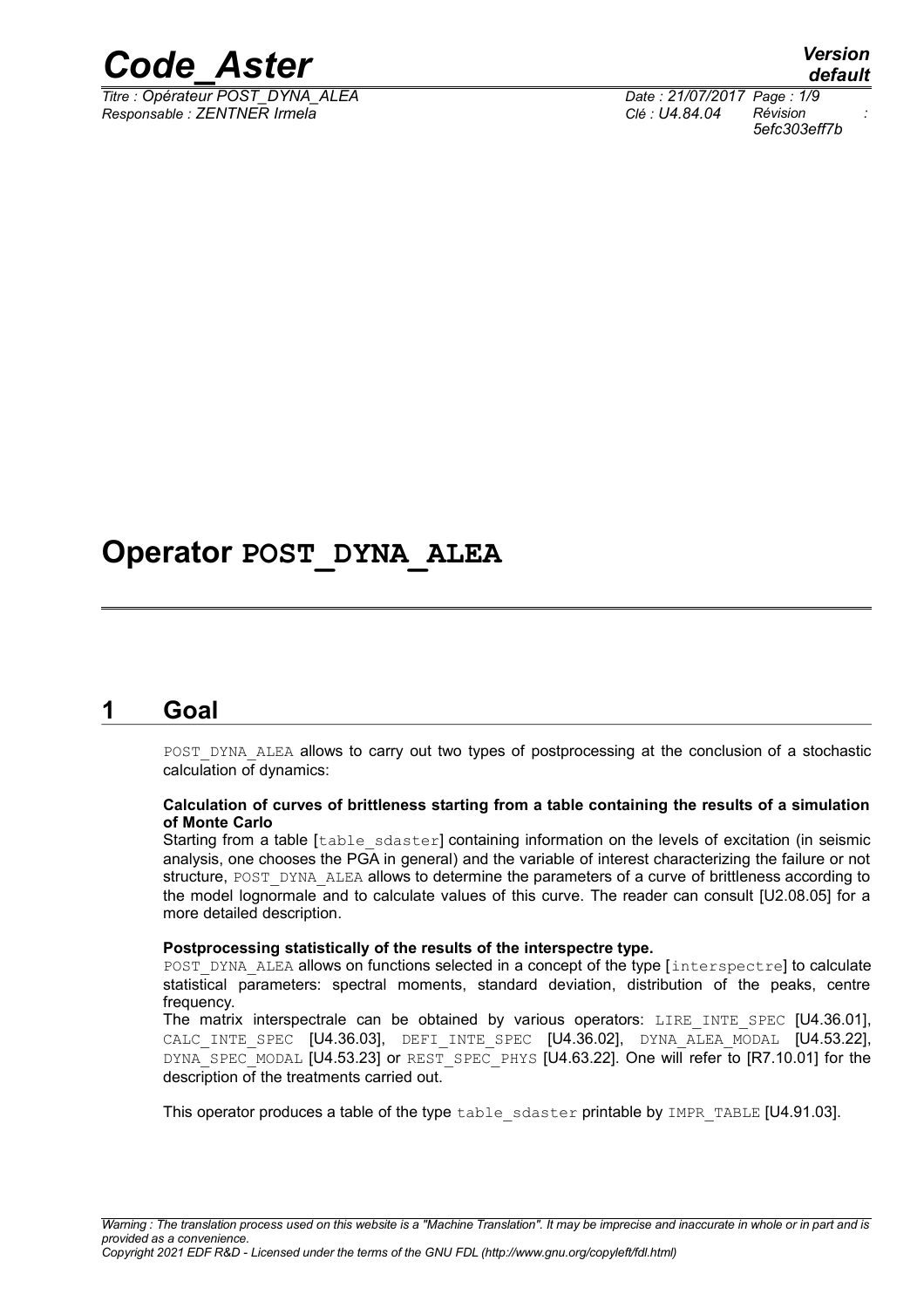# *Code\_Aster Version*<br>*Citre* : Opérateur POST DYNA ALEA Date : 21/07/2017 Page : 2/9

*Titre : Opérateur POST\_DYNA\_ALEA Date : 21/07/2017 Page : 2/9 Responsable : ZENTNER Irmela Clé : U4.84.04 Révision :*

## **2 Syntax**

[table\_sdaster] = POST\_DYNA\_ALEA

**(** ♦ / FRAGILITE= \_F ( ♦ TABL\_RESU = tabres [table\_sdaster]  $\sqrt{VALE}$  = list [l R]  $\begin{array}{ll}\n\Diamond & \text{LIST\_PARA} = \text{laster} \\
\bullet & \text{ METHOD} = & / \ \text{'EMV'}\n\end{array}$  [listr8]  $\triangle$  METHOD = / 'EMV' / 'REGRESSION' ◊ THRESHOLD = THRESHOLD [R] if  $METHOD = / 'EW'$  $\begin{array}{ccc} \bullet & \text{AM\_INI} & = & \text{am0} \\ \bullet & \text{BETA INI} & = & / \text{beta} \end{array}$  [R]  $BETA$ <sub>INI</sub> = / beta0 [R]<br>
/ 0.3 [DE [DEFECT]  $\Diamond$  FRACTILES = fract [listr8]  $\Diamond$  NB TIRAGE = nbt [I] ),  $\begin{array}{ccc} \text{/}\end{array} \begin{array}{c} \text{INTERSPECTRE=} & \begin{array}{cc} \text{F} & \text{(~} \\ \text{~} & \text{INTE\_SPEC} \end{array} \end{array}$  $=$  inter [interspectre]  $\begin{array}{ccc}\n\circ & \text{DURATION} \\
\circ & \text{FRACTILE} \\
\circ & \text{FRACTILE} \\
\end{array}$  = /tailcoat  $\begin{array}{ccc}\n\circ & \text{[R]} \\
\circ & \text{[R]}\n\end{array}$ ◊ FRACTILE = /tailcoat [R] /0.5 [DEFECT] ♦ / ♦ NUME\_ORDRE\_I = lnumi [l\_Kn]  $\bullet$  NUME ORDRE  $J = \text{lnum}$ j [l\_Kn] / ♦ NOEUD\_I = lnoeudi [l\_Kn]  $\bullet$  NOEUD J = lnoeudj [l Kn]  $\bullet$  NOM CMP I = lcmpi [l\_Kn]  $NOM$  $CMP$  $J$  = lcmpj  $[1^KKn]$  $\angle$  OPTION =/'ALL' / 'DIAG' ◊ MOMENT = lmom [l\_I] ), ◊ INFORMATION = / 1 [DEFECT] / 2 ◊ TITLE = title [l\_Kn] **) ;**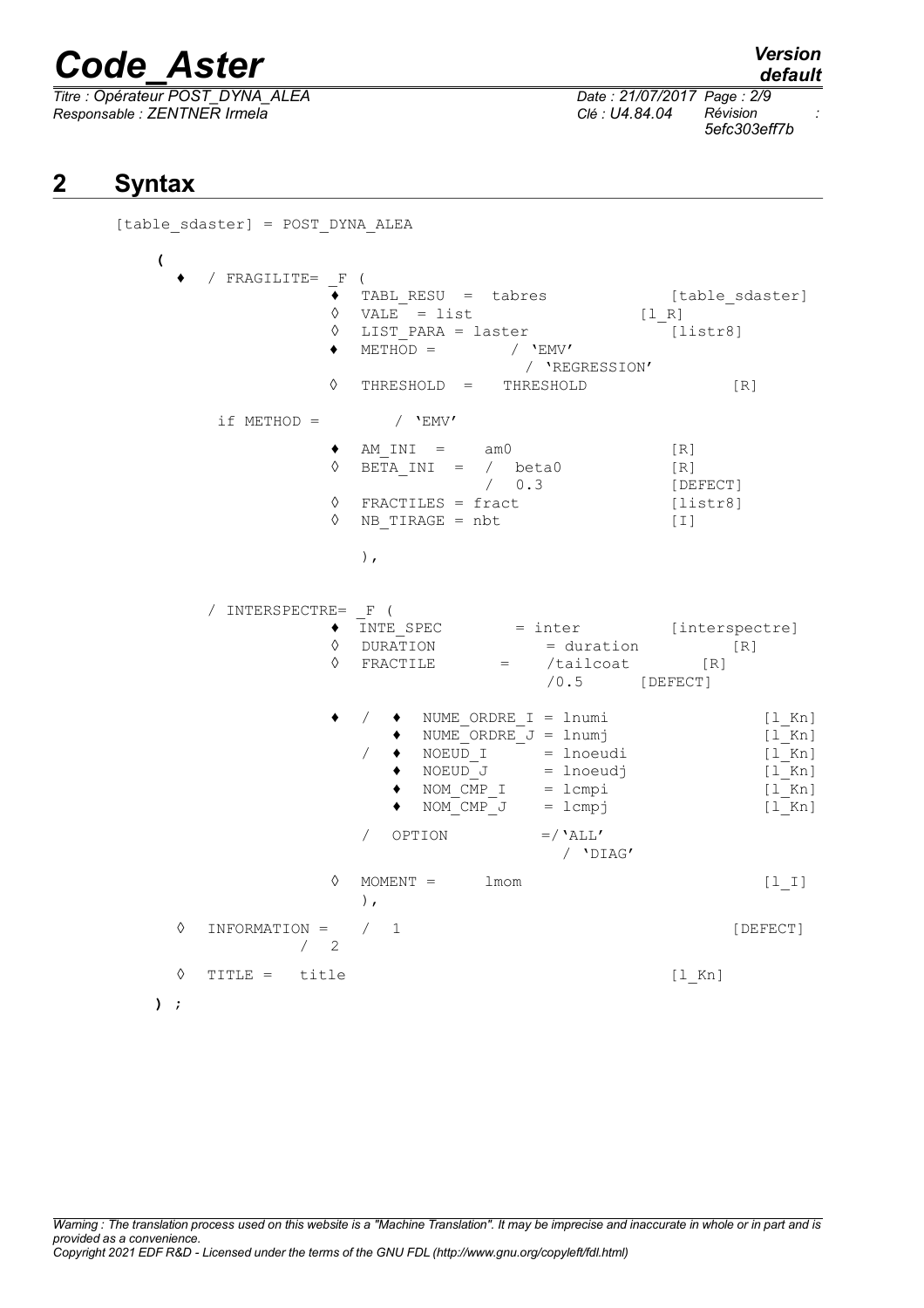*Titre : Opérateur POST\_DYNA\_ALEA Date : 21/07/2017 Page : 3/9 Responsable : ZENTNER Irmela Clé : U4.84.04 Révision :*

*5efc303eff7b*

## **3 Operands**

## **3.1 Keyword BRITTLENESS**

BRITTLENESS =

Mot\_clé  $\texttt{BRITTLENESS}$  allows to determine the parameters  $\,A_{m}\,$  and  $\,\beta\,$  (median and standard deviation logarithmic curve) of a curve of brittleness according to the model lognormal [U2.08.05]:

$$
P_{f|a} = \Phi\left(\frac{\ln\left(a/A_{m}\right)}{\beta}\right)
$$

One can also calculate the values of the curve for the values of parameters  $With_m$  and  $\beta$  obtained. The option FRACTILES (optional) allows moreover to determine fractiles for the curve by a method of rééchantillonnage of the original sample which one informed in TABL\_RESU.

### **3.1.1 Operand TABL\_RESU**

♦ TAB\_RESU = tabres [table\_sdaster]

The name of the table is given [table sdaster] that one must have creates before using CREA\_TABLE [U4.33.02] . This table must have at least two columns with access keys (name of label of column): PARA\_NOCI (it is the indicate fract =  $0.5$  ur characterizing the level of the excitation) and DEFA (the values of this column are 0 if one did not observe a failure or 1 if there were failure) or REQUEST (values of the real variable of interest characterizing the failure or the damage, called too *seismic request* in my literature).

### **3.1.2 Operand METHOD**

 $METHOD = / 'EW'$ / 'REGRESSION'

One chooses between the two methods for calculation of the curve of brittleness lognormale: EMV for the estimate by maximum of probability or REGRESSION for the linear regression. One finds more details on these two methods in documentation [U2,08.05]. If one chooses REGRESSION, then the table tabres must contain a column REQUEST informing the seismic request (variable of interest like the drift transistor, a maximum constraint,…) and it is necessary to inform the threshold of failure via the keyword THRESHOLD .

### **3.1.3 Operand THRESHOLD**

◊ THRESHOLD = THRESHOLD [R]

If the table TAB\_RESU a column contains REQUEST, then it is necessary to inform the threshold of this variable from which the structure is considered failing.

### **3.1.4 Operands LIST\_PARA and VALE**

One can give a list of realities, values for which one evaluates the curve of brittleness.

This can be done in the form of a list containing the values of calculation  $\; (a_{1,} a_{2,} ... , a_{n}) \;$  :  $\Diamond$  VALE = list  $[1 R]$ 

or by giving it name of the concept of the type  $list2$  containing the list of the values:

*Warning : The translation process used on this website is a "Machine Translation". It may be imprecise and inaccurate in whole or in part and is provided as a convenience.*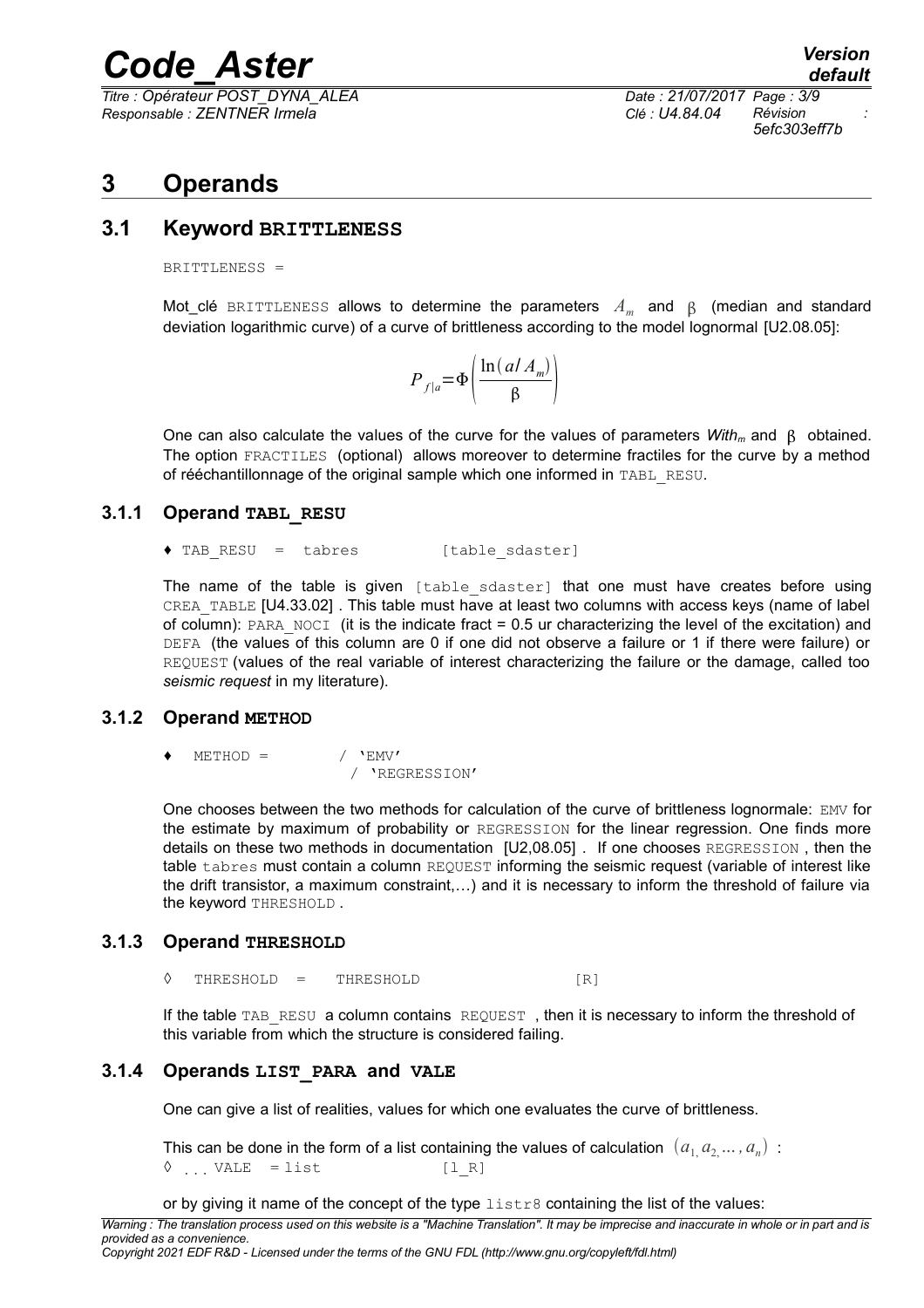$\overline{T}$ itre : Opérateur POST\_DYNA\_ALEA *Responsable : ZENTNER Irmela Clé : U4.84.04 Révision :*

*5efc303eff7b*

 $\sqrt[6]{ }$  ... LIST PARA = list [listr8]

#### **3.1.5 Operand AM\_INI and BETA\_INI**

 $\bullet$  .. AM INI

 $\lozenge$  . BETA INI

If one chose  $METHOD = 'EMV'$ , then it is requirement of Donner an initial value for the estimate of the parameter  $A_m^+$  and it is advised to give an initial estimate for  $\,\beta^-$  (points of starting for the algorithm of optimization).

#### **3.1.6 Operands FRACTILES and NB\_TIRAGE**

These operands must be indicated if one wishes to determine fractiles or confidence intervals more precisely for the curve of brittleness estimated by the method of the maximum of probability ('EMV'). The method of rééchantillonnage (known as also "bootstrap" in the Anglo-Saxon literature) is used for that. The operand FRACTILES allows to give the fractiles that one wishes to calculate.

◊ FRACTILES = fract [listr8]

By default, one as many draws samples "bootstrap" than one has data (it is the number *N* of simulation of Monte Carlo carried out as a preliminary and whose results are stored in the table TABL RESU). The order NB TIRAGE allows nevertheless to decrease the number of pulling to be carried out:

◊ NB\_TIRAGE = nbt [I]

It is necessary that *nbt* either inferior or equalizes with the number of values in TABL RESU ( *nbt* ≤ *N*). This functionality makes it possible to reduce the computing time but is disadvised in the case general because the results are not very reliable.

### **3.2 Keyword INTERSPECTRE**

#### **3.2.1 Operand INTE\_SPEC**

♦ INTE\_SPEC = inter

inter is the name user of the matrix interspectrale.

The matrix interspectrale can be obtained by various operators: LIRE INTE SPEC [U4.36.01], CALC INTE SPEC [U4.36.03], DEFI INTE SPEC [U4.36.02], DYNA ALEA MODAL [U4.53.22], DYNA SPEC MODAL [U4.53.23] or REST SPEC PHYS [U4.63.22].

#### **Notice** :

*The spectral moments are defined like integrals of the spectral concentration of power (DSP):*

$$
\lambda_i = \int_{-\infty}^{+\infty} |\omega|^i S_{XX}(\omega) d\omega = 2 \int_{0}^{+\infty} \omega^i S_{XX}(\omega) d\omega
$$

*Thus, if the DSP is given for the positive frequencies only, POST\_DYNA\_ALEA multiply by 2 the* integrals of the DSP calculated for  $\omega > 0$ . In addition, the DSP are defined according to the *natural frequency*  $f = 2 \pi \omega$  (*Hz*) in *POST* DYNA ALEA *. The following formulas are used [cf R7.010.01]:*

$$
S_{xx}(f) = \int_{-\infty}^{+\infty} R_{xx}(\tau) e^{-2i\pi f \tau} d\tau;
$$
  

$$
S'_{xx}(\omega) = \frac{1}{2\pi} S_{xx}(f)
$$

*Copyright 2021 EDF R&D - Licensed under the terms of the GNU FDL (http://www.gnu.org/copyleft/fdl.html)*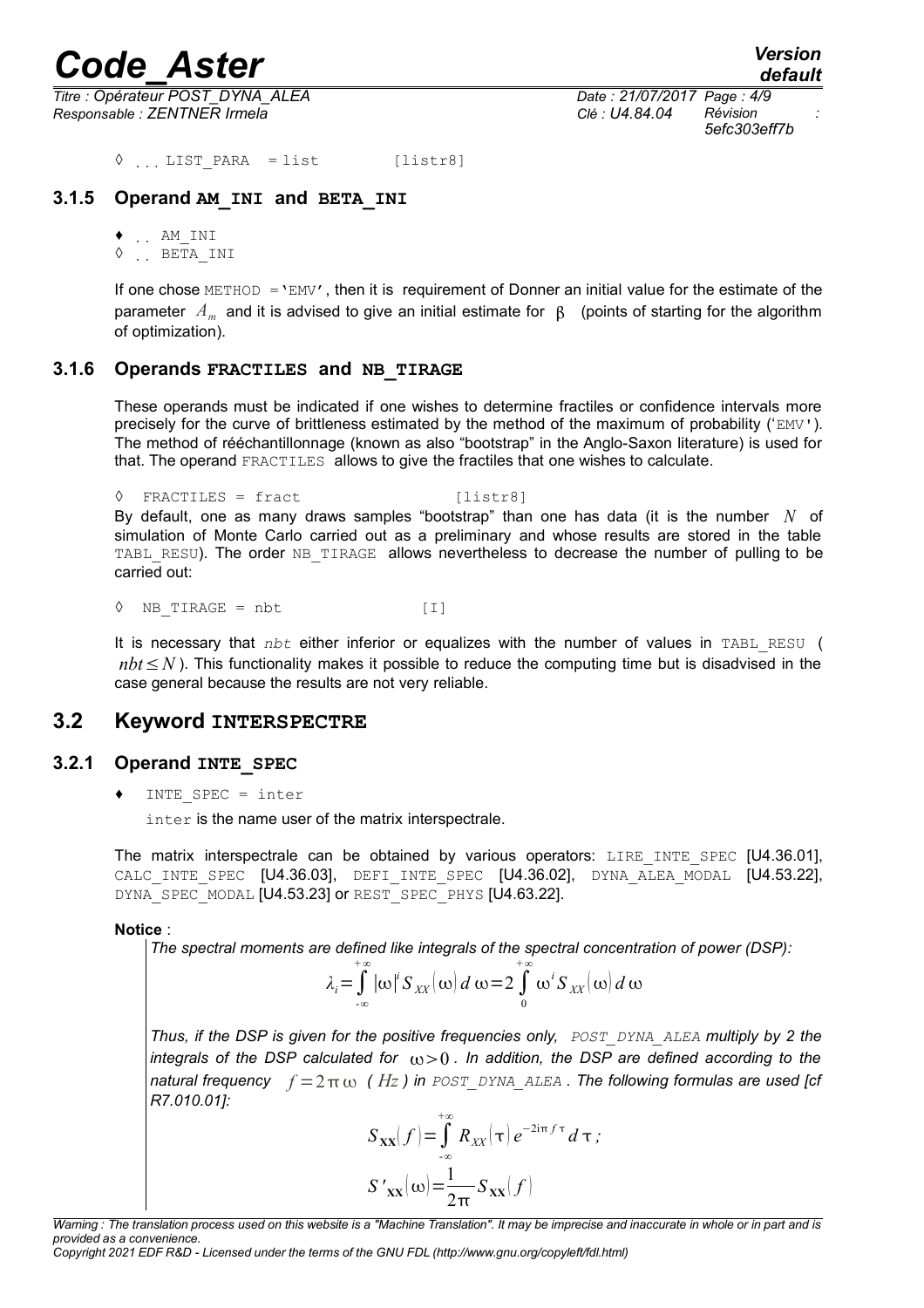*5efc303eff7b*

The reader is invited to to consult the documentation of the order DYNA ALEA MODAL [U4.53.22] pour more information on the direction of the parameters of the keyword.

## **3.2.2 Operand S NUME\_ORDRE\_I, NUME\_ORDRE\_J**

- $/ \rightarrow$  NUME ORDRE I = lnumi
	- $\triangleleft$  NUME ORDRE  $J =$  lnumj

These keywords make it possible to define the terms of the matrix whose functions will undergo the treatment.

When the autospectres or the interspectres are calculated on **modes** :

- lnumi is the list of the sequence numbers of the modes  $Y_1'$ . Example: (2,3,1).
- lnumj is the list of the numbers of odre modes  $Y_I$ . Example:  $(2, 1, 4)$

The indices are appairés according to the same row.

- (2.2) corresponds to the autospectre on mode 2,
- (3.1) corresponds to the interspectre between mode 3 and mode 1.

lnumi and lnumj must contain the same number of terms.

## **3.2.3 Operands NOEUD\_I, NOEUD\_J, NOM\_CMP\_I, NOM\_CMP\_J**

- $\triangleleft$  NOEUD I = lnoeudi
	- $\triangleleft$  NOEUD J = lnoeudj
	- $\bullet$  NOM CMP I = lcmpi
	- $\bullet$  NOM CMP  $J =$  lcmpj

When the autospectres or the interspectres are calculated on **nodes** in a direction givenE:

- lnoeudi is the list of the nodes according to "I" : *NO92 , NO95 , NO98*
- Lnoeud<sub>1</sub> is the list of the nodes according to " $J''$  :  $(NO92, NO92, NO92)$
- Lempi is the list of the components according to "I" :  $(DX, DX, DY)$
- lcmpj is the list of the components according to " $J''$ :  $(DX, DX, DX)$

The nodes and components are appairés according to the same row:

- *(NO92 DX, NO92 DX)* corresponds to the autospectre with the node *NO92* in the direction *DX* ,
- *NO98 DY , NO92 DX* corresponds to the interspectre between the node *NO92* in the direction *DX* and the node *NO95* in the direction *DY* .

lnoeudi, lnoeudi, lcmpi and lcpmj must contain the same number of terms.

## **3.2.4 Operand OPTION**

♦ / OPTION = 'ALL'

Calculations are carried out on the whole of the interspectres of the matrix. / OPTION = 'DIAG'

Calculations are carried out on the whole of the autospectres of the matrix and only for these. fract  $= 0.5$ 

## **3.2.5 Keyword DURATION and FRACTILE**

◊ DURATION = duration

If the keyword duration is informed, then one determines the maximum médian or very other fractile as well as the factor of peak of the Gaussian stationary stochastic process according to the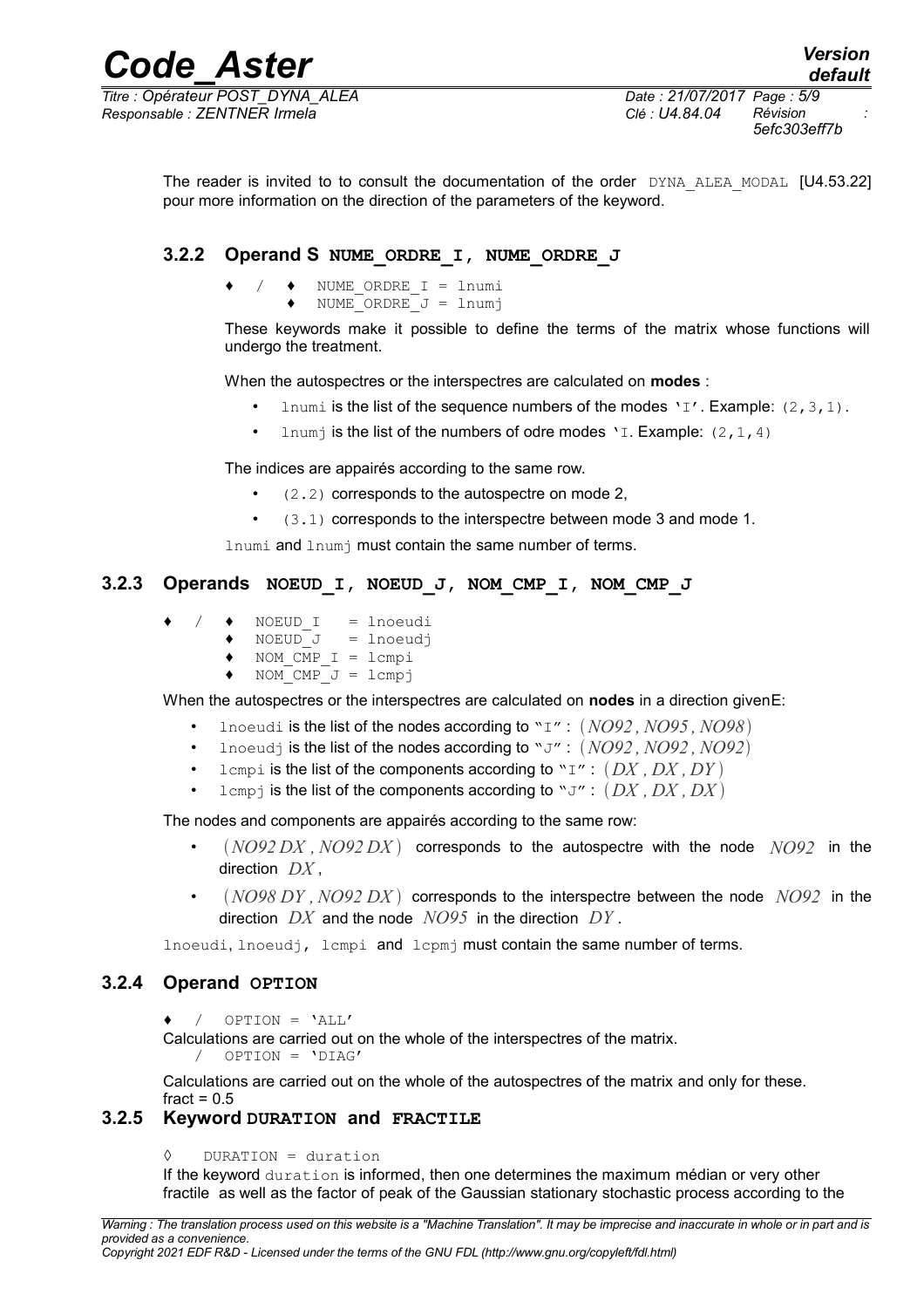*Titre : Opérateur POST\_DYNA\_ALEA Date : 21/07/2017 Page : 6/9 Responsable : ZENTNER Irmela Clé : U4.84.04 Révision :*

*5efc303eff7b*

*default*

formulas of Vanmarcke. duration then indicate the interval of time considered to estimate these quantities. By way of an example, within the framework of a seismic analysis, duration can be taken equal to the duration of the strong phase of the seismic signal.

 $\sqrt[6]{}$  FRACTILE = /tailcoat [R]<br>  $\sqrt[6]{0.5}$  [DEFECT

[DEFECT]

Allows to define the fractile considered for the calculs maximum. By default, one takes fract = 0.5, which corresponds to the median of the maximum one.

### **3.2.6 Operand MOMENT**

◊ MOMENT = lmom

lmom is the list of the orders of the spectral moments which will be calculated. By default, spectral moments of orders 0, 1, 2, 3 and 4 are always calculated. It is thus advisable to mention in this list the moments of a nature higher than 4. Example: (5, 7, 8).

## **3.3 Operand INFORMATION**

◊ INFORMATION =

1 impression of the results requested.

2 like 1 but with more details.

## **3.4 Operand TITLE**

◊ TITLE = title

title is the title of calculation. It will be printed at the top of the results. See [U4.03.01].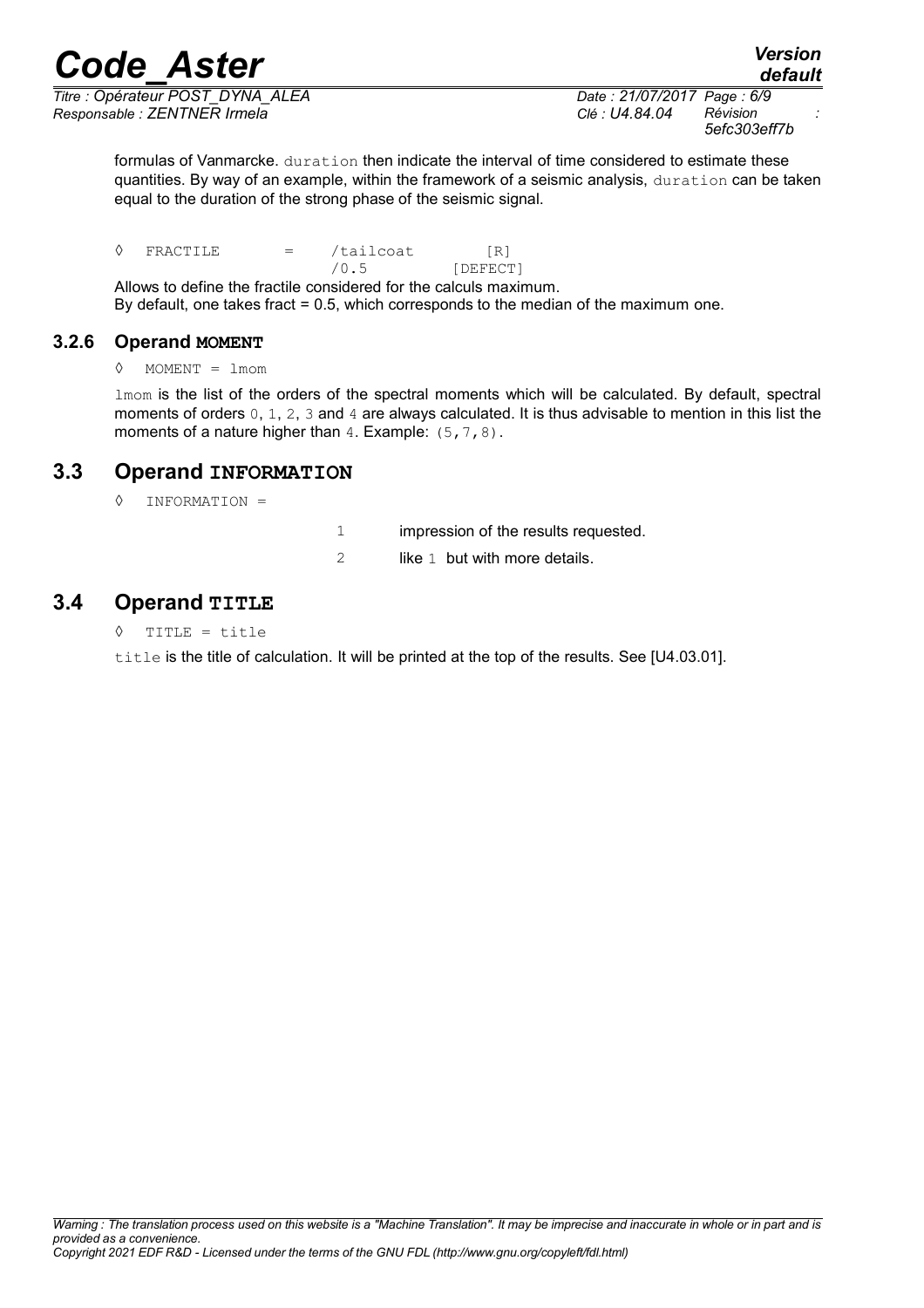$\overline{T}$ itre : Opérateur POST\_DYNA\_ALEA *Responsable : ZENTNER Irmela Clé : U4.84.04 Révision :*

*5efc303eff7b*

## **4 Provided results**

## **4.1 Keyword BRITTLENESS**

The parameters of the table at exit are:

| <b>PARAMETERS</b> | <b>TYPE</b> | <b>DESCRIPTION</b>                             |
|-------------------|-------------|------------------------------------------------|
| TITLE             | TXM         | Title of the table                             |
| AM                | R           | Parameter $A_m$ estimated by maximum of        |
|                   |             | probability starting from the original sample  |
| <b>BETA</b>       | R           | B estimated by maximum of<br>Parameter         |
|                   |             | probability starting from the original sample  |
| PARA NOCI         | R           | Values parameter of harmfulness for which one  |
|                   |             | evaluates the curves                           |
| PFA               | R           | Values of the curve of brittleness (parameters |
|                   |             | AM and BETA)                                   |
| FRACTILES         | R           | Values of the curves for the fractile          |

## **4.2 Keyword INTE\_SPEC**

For each function chosen in the interspectre, POST DYNA ALEA store in a table accessible by IMPR TABLE [U4.91.03]

- spectral moments
- statistical parameters (to be used if it is about a autospectre):
	- standard deviation,
	- factor of irregularity,
	- median number of extrema a second,
	- many passages by zero a second,
	- centre frequency
	- the factor of peak according to the formula of Vanmarcke
	- the average maximum according to the formula of Vanmarcke

The parameters of this table are:

| <b>PARAMETERS</b> | <b>TYP</b><br>Е | <b>DESCRIPTION</b>                                    |
|-------------------|-----------------|-------------------------------------------------------|
| NUME ORDRE I      | I               | sequence number of the modes $i$                      |
| NUME ORDRE J      | Τ               | sequence number of the modes                          |
| NOEUD I           | NO              | Node $i$                                              |
| NOEUD J           | NO              | Node $j$                                              |
| NOM CMP I         | TXM             | (DX, DY, DY)<br>Name of the component to the node $i$ |
| NOM CMP J         | TXM             | (DX, DY, DY)<br>Name of the component to the node $i$ |
| LAMBDA 00         | R               | spectral moment of order 0                            |
| LAMBDA 01         | R               | spectral moment of order 1                            |
| LAMBDA 02         | R               | spectral moment of order 2                            |
| LAMBDA 03         | $\mathbb{R}$    | spectral moment of order 3                            |
| LAMBDA 04         | $\mathbb{R}$    | spectral moment of order 4                            |
| VARIATION         | $\mathbb{R}$    | standard deviation                                    |
| NB EXTREMA P S    | R               | median number of extrema a second                     |
| NB PASS ZERO P S  | R               | many passages by zero a second                        |
| FREO APPAR        | R               | centre frequency                                      |
| FACT IRRE         | R               | factor of irregularity                                |
| MAX MOY           | R               | Average maximum                                       |
| FACT PIC          | R               | Factor of peak                                        |

*Warning : The translation process used on this website is a "Machine Translation". It may be imprecise and inaccurate in whole or in part and is provided as a convenience.*

*Copyright 2021 EDF R&D - Licensed under the terms of the GNU FDL (http://www.gnu.org/copyleft/fdl.html)*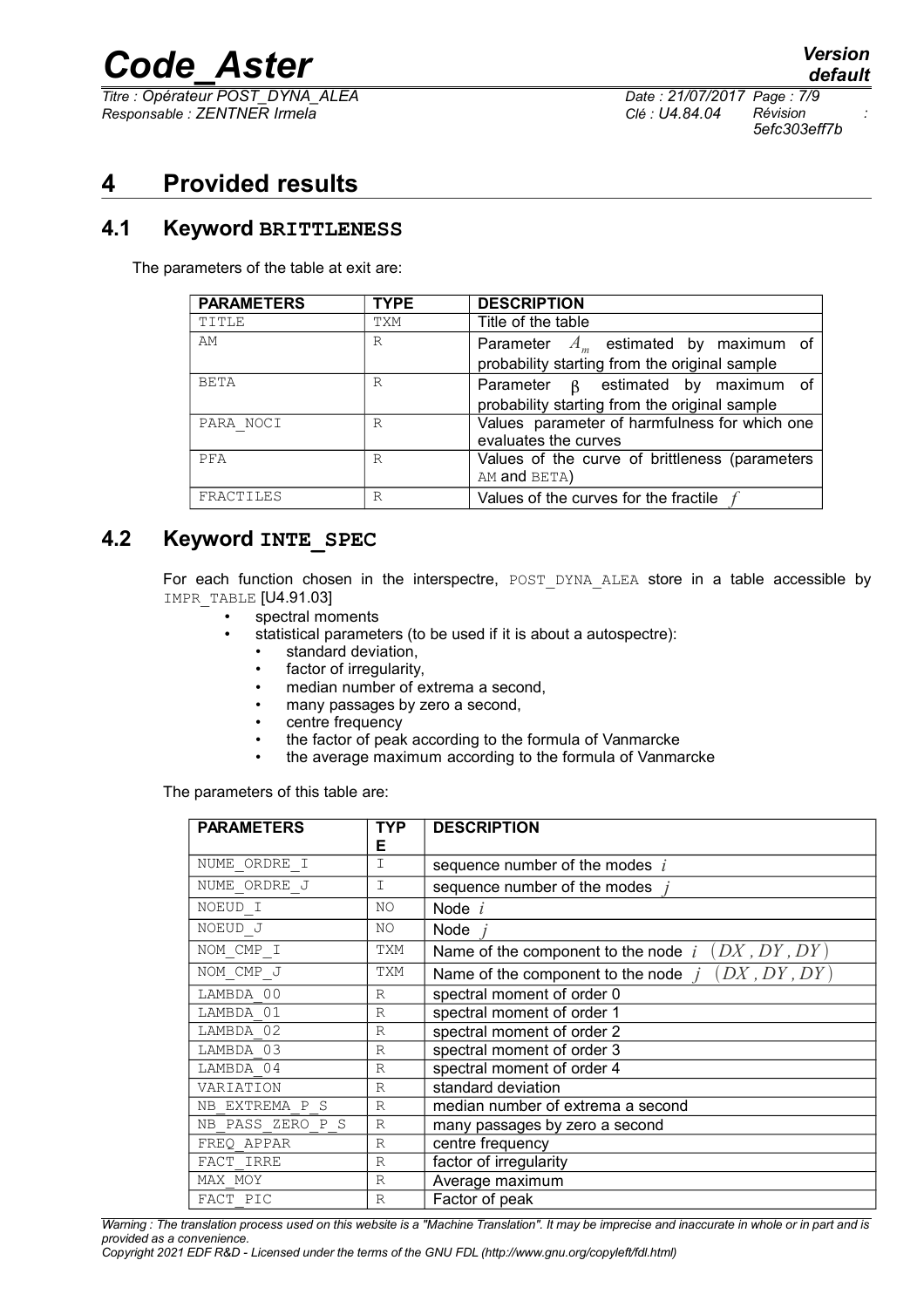

*Titre : Opérateur POST\_DYNA\_ALEA Date : 21/07/2017 Page : 8/9 Responsable : ZENTNER Irmela Clé : U4.84.04 Révision :*

*5efc303eff7b*

*default*

If INFORMATION = 1 one prints in the file MESSAGE

- the name user of the table,
- the two indices (2 nodes or 2 modes) of the selected function,
- the type of calculated result,
- options of calculations selected or taken by default,
- values of the selected functions.